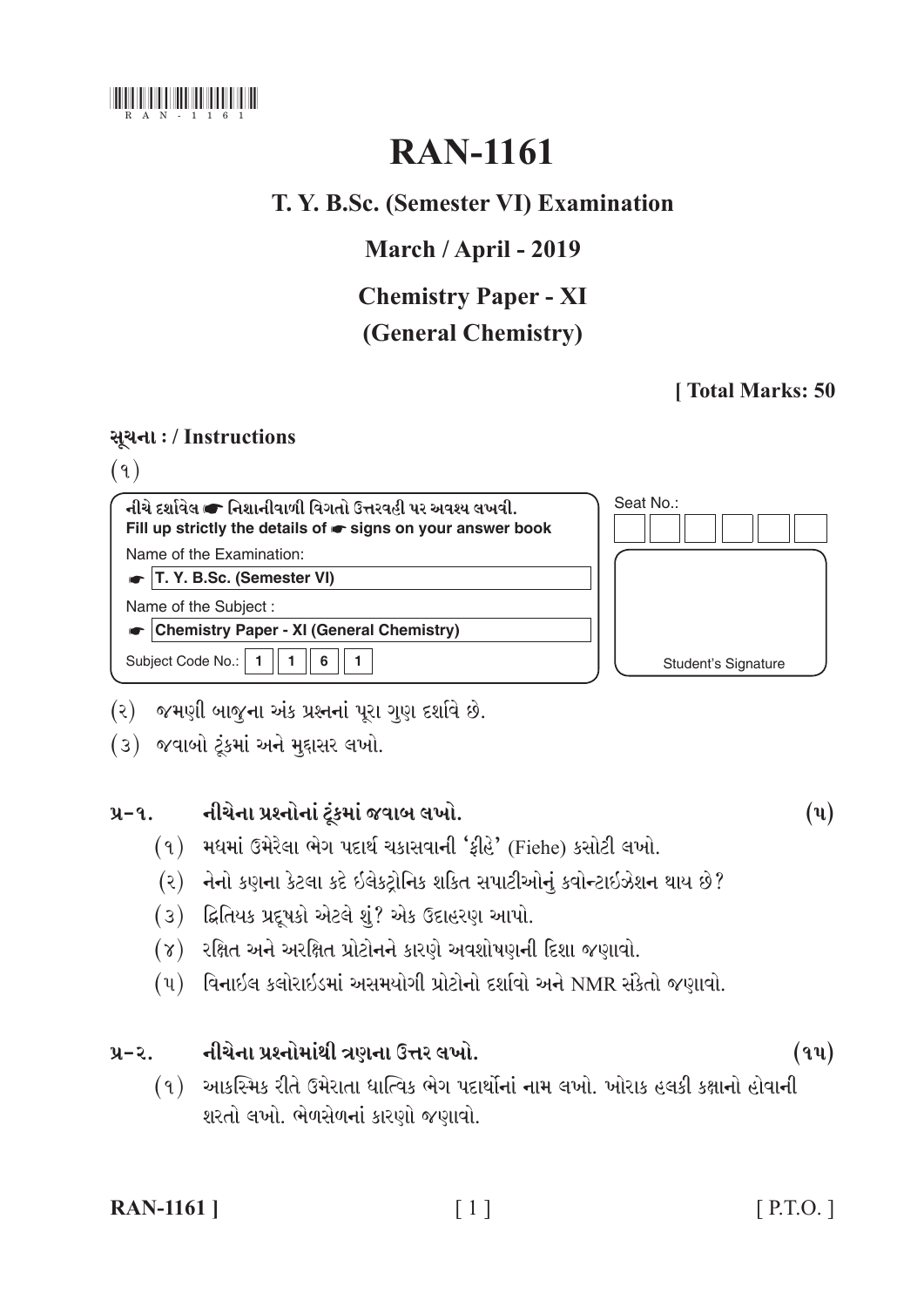- (૨) તેલ અને ચરબીમાં ઉમેરવામાં આવતા ભેગ પદાર્થો જણાવો. તેમને ચકાસવાની રીત વર્ણવો.
- (3) મધ, ગોળ અને ખડી સકકરમાં ઉમેરવામાં આવતા ભેગ પદાર્થો જણાવો તથા તેમને ચકાસવાની રીત વર્ણવો.
- (૪) દૂધમાં ઉમેરવામાં આવતા ભેગ પદાર્થો ગ્લુકોઝ, બોરિકએસિડ, ફોર્મેલીન, યુરિયા અને ખાંડ ચકાસવાની રીત વર્ણવો.
- (૫) મીઠું દહીં, રબડી, પનીર, ઘી અને બટરમાં ઉમેરવામાં આવતા ભેગ પદાર્થો જણાવો. તેમને ચકાસવાની રીત વર્ણવો.

#### નીચેના પ્રશ્નોમાંથી ત્રણના ઉત્તર લખો.  $x - 3$ .

- $(9)$  નેનો કણનું નેનો બંધારણ લખો. સિરામિક નેનો કણના ગુણધર્મ ચર્ચા. નેનો કણનો દવામાં, વાતાવરણના સૂર્યકોષમાં અને રંગક ક્ષેત્રે વિનિયોગ આપો.
- (૨) 'ગ્રીન હાઉસ અસર' ઉત્પન્ન કરનારા વાયુઓના નામ લખો. તેની અસર અને ઉપાય ચર્ચો.
- (૩) માનવસર્જિત કલોરીન મૂકત મૂલક વડે ઓઝોન અવક્ષયનની ક્રિયાવિધિ સમજાવો. તેની માનવજીવન પર અસર ચર્ચો.
- (૪) 'તેલ પ્રદૂષણ' પર ટંકનોંધ લખો.
- (૫) નેનો સ્ફટિક એટલે શું? નેનો કણનો ઉદ્દીપકીય ગુણધર્મ વર્ણવો.

#### નીચેના પ્રશ્નોમાંથી ત્રણના ઉત્તર લખો.  $y-x$ .

- $(9)$  C<sub>3</sub> H<sub>6</sub>Br<sub>2</sub> ના સમઘટકો લખો. તેમનાં સમાન અસમાન પ્રોટોનો દર્શાવો અને સંકેતોનું વિભાજન જણાવો.
- (૨) રક્ષિત અને અરક્ષિત પ્રોટોનો સમજાવો. એસિટિલીનની એનિસોટ્રોપિક અસર ચર્ચો.
- $(3)$  સંયુગ્મન અચળાંક એટલે શું? 1,1,2-ટ્રાયકલોરોઈથેનનાં સંકેતોનું વિભાજન સમજાવો.
- (૪) NMR વર્ણપટમાં કર્યો સંદર્ભ પદાર્થ લેવામાં આવે છે? શા માટે? પાણીમાં દ્રાવ્ય પદાર્થો માટે વપરાતા સંદર્ભ પદાર્થનું નામ અને બંધારણ લખો.
- (૫) શિખરક્ષેત્ર પરથી શેનો અભ્યાસ થઇ શકે છે? સંકેતોની સંખ્યા યોગ્ય ઉદાહરણો આપી સમજાવો

 $(9y)$ 

 $(9y)$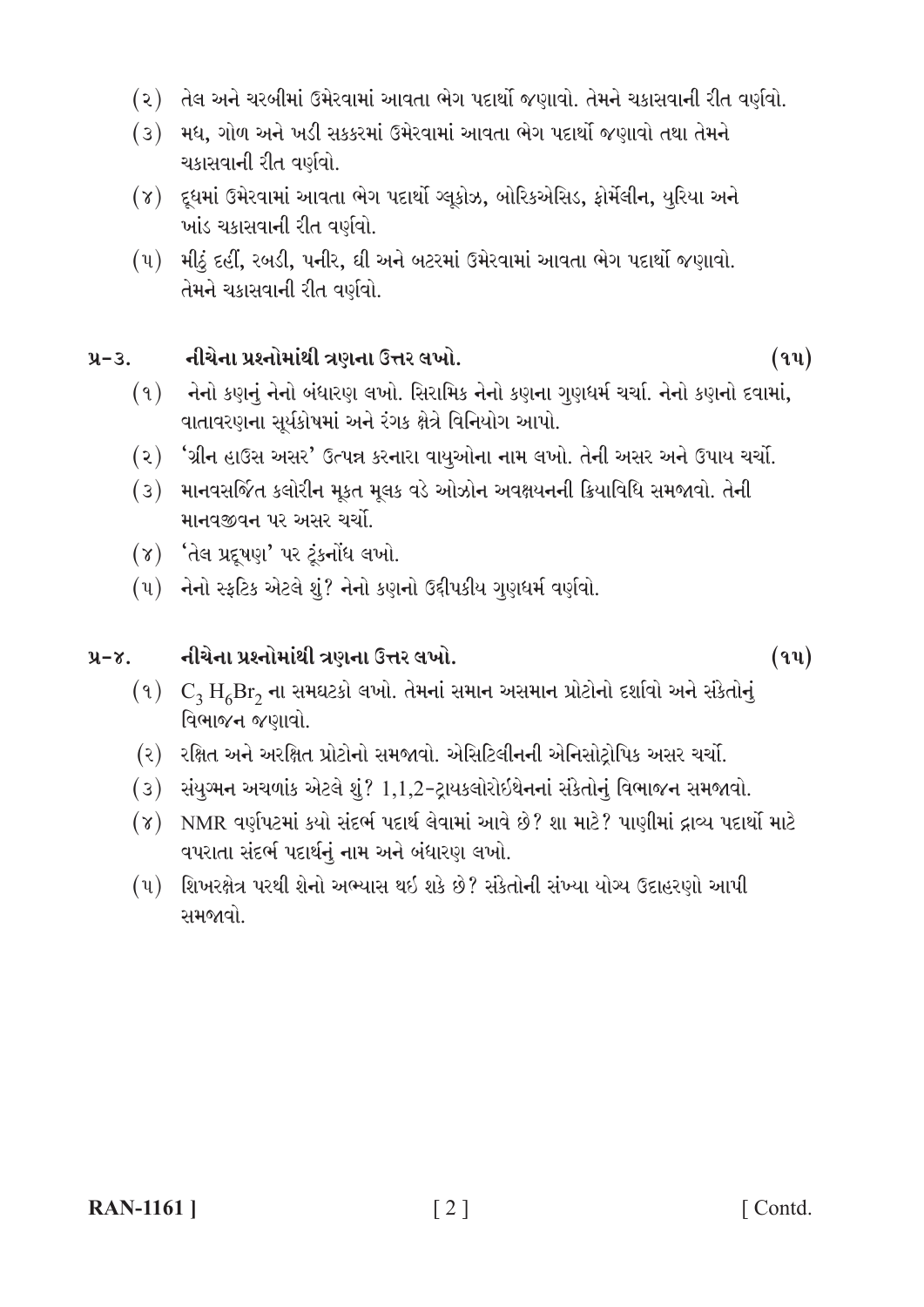### **ENGLISH VERSION**

### **Instruction**

- 1. As per the instruction No. 1 of page no. 1
- 2. Figures to the right indicate full marks of the question.

### **Q.1 Answer the following questions in brief: (5)**

- (1) Write 'Fiehe test' to identify adulterant added in honey.
- (2) At which size of nano particle, electronic energy levels are quantized?
- (3) What are secondary pollutants? Give one example.
- (4) State absorption direction due to shielded and deshielded protons.
- (5) Show non equivalent protons in vinylchloride and state number of signals.

### **Q2. Write any three answers of the following. (15)**

- (1) Write name of accidently added metallic adulterants. Write criteria to be a low quality of food. Give reasons for adulteration.
- (2) State adulterant added in oil and fat. Describe their method of testing.
- (3) State adulterants added in honey, jiggery and pithi sugar and describe their method of testing.
- (4) Describe the method to check glucose, boric acid, formalin, urea and sugar adulterants added in milk.
- (5) State adulterants added in sweet curd, rabdi, paneer, ghee and butter. Describe their method of testing.

# **Q3. Write any three answers of the following. (15)**

- (1) Write nano constitution of nano particle. Discuss ceramic property of nano particle. Give applications of nano particle in the field of medicine, atmospheric solar shell and dyes.
- (2) Write name of gases caused 'Green house effect'. Discuss its effect and prevention measures.
- (3) Explain the mechanism of ozone depletion by human caused chlorine free radical. Discuss its effect on human being.
- (4) Write a note on "Oil pollution'.
- (5) What is nano crystal? Describe catalytic property of nano particles.